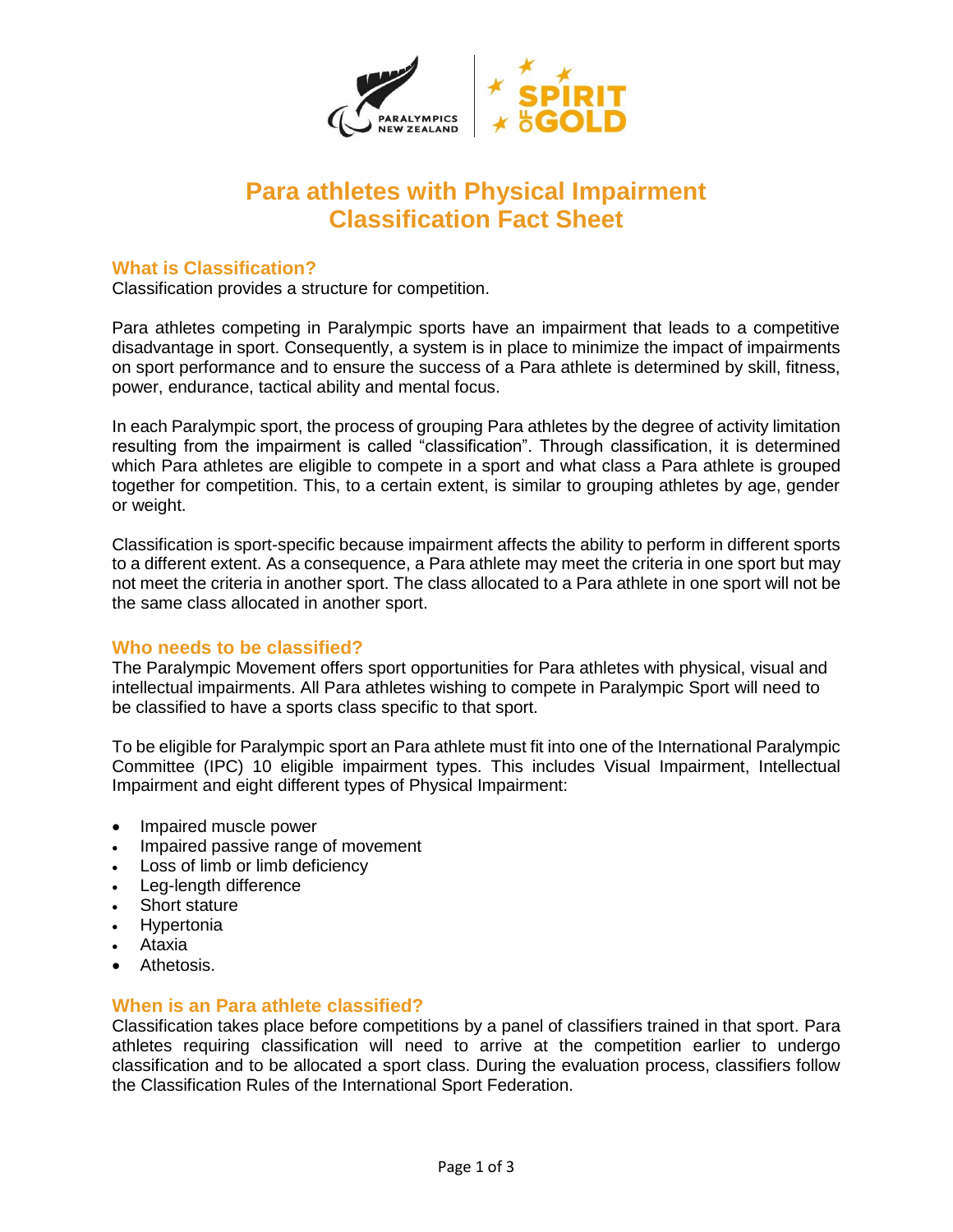

# **Levels of Classification**

## **Provisional Classification**

Provisional classifications are temporary classifications allocated to a Para athlete and are valid for a limited period of time or until such time the Para athlete can be classified by a classification panel.

Provisional classifications may be allocated to a Para athlete for a specific sport in one of, but not limited to, the following situations:

- At a national event where a classification panel is not available
- As a national entry level for Para athletes new to the sport

Provisional classifications may be allocated by a classifier on receipt of a medical diagnosis form and provisional classification form.

A provisional classification may be subject to change upon classification assessment by the sports specific classification panel.

Para athletes may be eligible for medals but will not be eligible for records.

### **National Classification**

A national classification is a sport specific classification carried out by a trained classification panel. The classification process is the same process administered by the IF and outlined in the section below; How is a Para athlete classified.

A national classification is generally offered at national sport events where medals and records can be allocated to those Para athletes with a national classification.

#### **International Classification**

An International Classification is allocated to all Para athletes reporting to an International Competition for the first time.

## **How is a Para athlete classified?**

A Para athlete is classified by a formal evaluation process by trained sport specific classifiers. Classifiers for Para athletes with a physical impairment have a medical or physiotherapy background or are technical experts in their sport.

Prior to classification evaluation a Para athlete must read and sign a consent form

The Para Athlete Evaluation may include, but is not limited to;

- Physical Assessment
- Technical Assessment
- Observation Assessment

The observation assessment takes place during the official training sessions and/or the classification competition period.

There is no cost to a classification